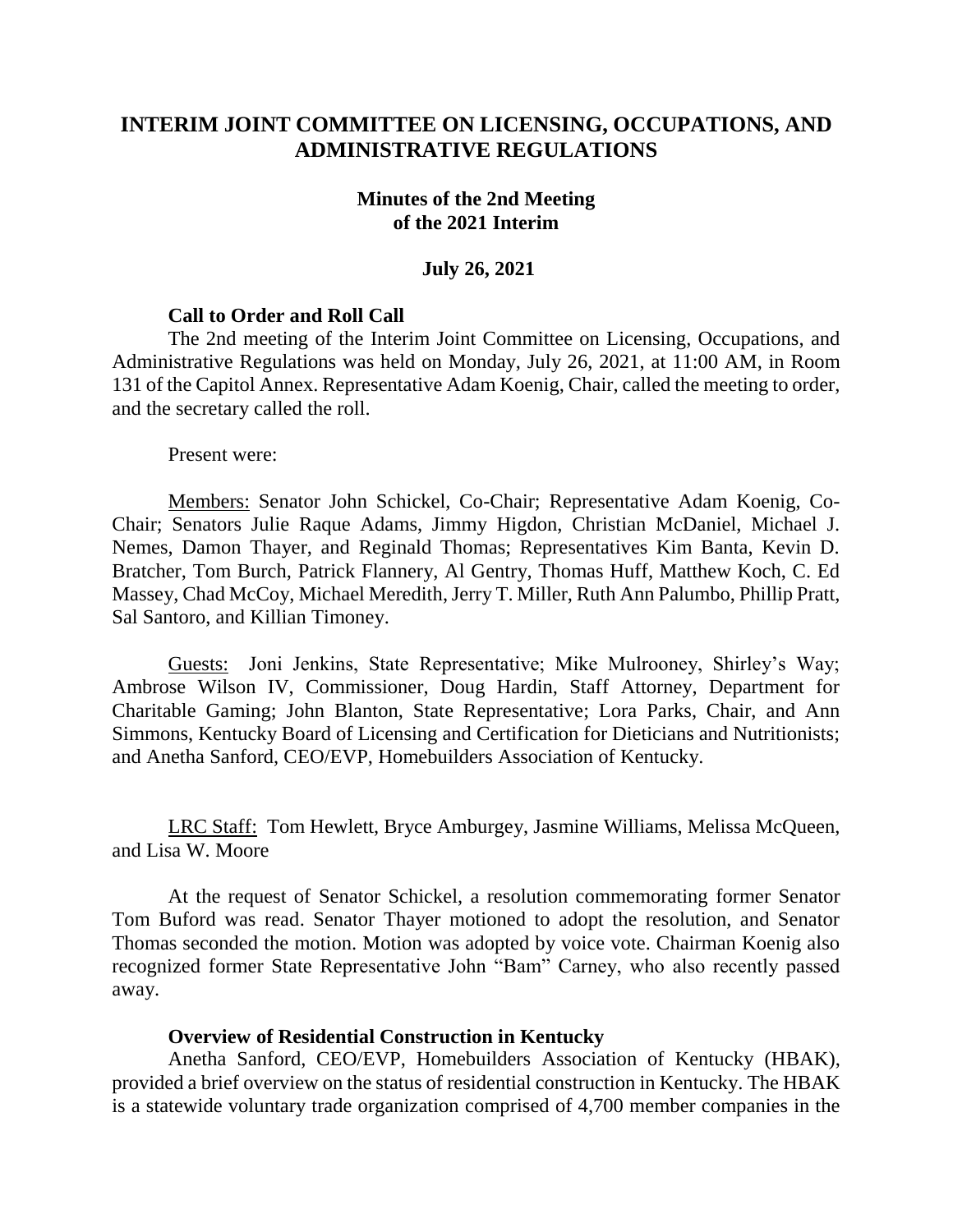housing and construction industry representing over 40,000 employees from across the Commonwealth. One-third of the membership is builders and remodelers, and the remaining members are those that help serve the industry. They are also affiliated with the National Homebuilders Association and over 20 local associations across the state. HBAK strives to protect the American dream of housing opportunities for all, while working to achieve professional success for its members who build communities, create jobs and strengthen the economy.

Ms. Sanford said when 100 new homes are built, \$28.7 million in income is generated, including \$3.6 million in taxes and fees for local and state governments. Also, 394 local jobs are created. The one-year impact of \$1 million spent on residential remodeling is estimated to be \$841,000 in income, \$71,000 in taxes and fees for local and state governments, and 12 jobs are created. Industries that benefit from new home construction include: electricians; architects; mortgage companies; landscapers; banks; engineers; carpenters; lumber dealers; suppliers; painters; realtors; and plumbing/HVAC. In 2005 in Kentucky, close to 18,000 new homes were constructed compared to 12,000 in 2020. Total new home building permits in Kentucky in 2021 show a 25 percent increase, an increase of 1,300 more homes over this time last year. The lumber prices that spiked during the COVID-19 pandemic are beginning to trickle down. Workforce and labor shortages continue to be a problem for the industry. Privately-funded schools are assisting in addressing the workforce shortages by offering certifications in plumbing, electrical, carpentry, welding, and HVAC.

Responding to a question from Representative Bratcher regarding the percentage of new construction that is apartment buildings, Ms. Sanford said she will get the information.

Responding to a question from Representative Gentry regarding extreme shortages of affordable housing in Kentucky, Ms. Sanford said there an interest in assembling an industry group of realtors, bankers, builders, and city officials that will look into this issue to find ideas to appeal to investors, while driving down overall costs to building a new home. She also mentioned tax credits as a solution.

Responding to Representative Miller regarding tax revenue generated for local and state governments, including school boards, Ms. Sanford is not sure if school roads were included, but will find out. Representative Miller discussed the importance of infrastructure and finding transportation dollars to maintain our roads and bridges to meet the need of supporting larger populations.

## **Charitable Gaming**

State Representative Joni Jenkins, Minority Floor Leader, said charities and nonprofit organizations have communicated that the charitable gaming law is in need of updating. Mr. Mike Mulrooney, Shirley's Way, runs a non-profit 501c3 whose mission is to help people fighting cancer with everyday bills such as food, medicine, rent, mortgage, etc. When someone is diagnosed with cancer they are often so sick that they cannot work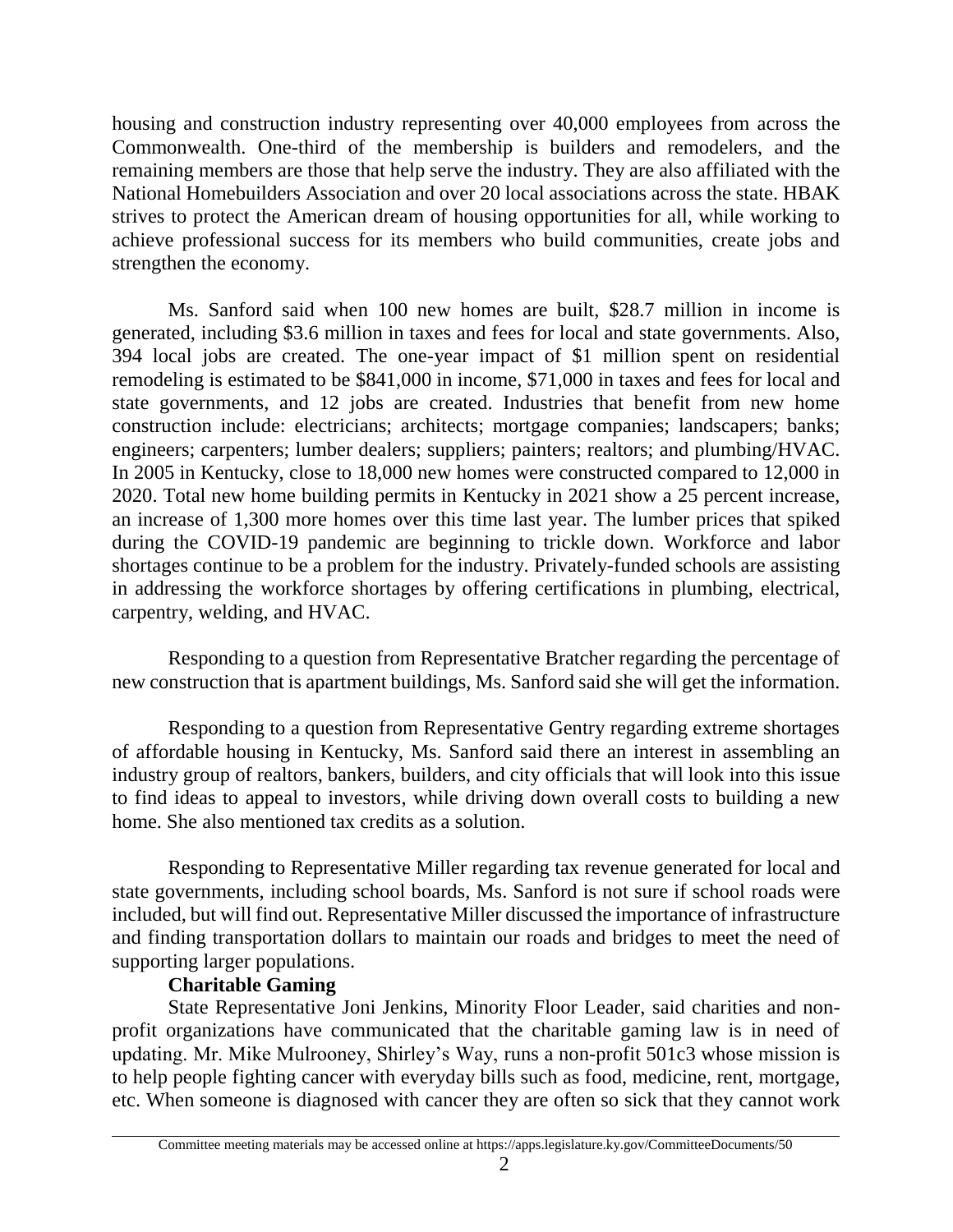and often have to take off work without pay, or they are let go from their job due to absence. Shirley's Way has given away \$1,127,000 to people in Kentucky. They have embraced charitable gaming and have taken it to the next level. Several websites were built to sell tickets online and online ticket sales have enabled them to sell tickets across the Commonwealth. These raffle websites are unique to Kentucky and cutting edge.

Mr. Mulrooney said there are several things that could help non-profits raise more money and make an even larger impact in the Kentucky community. Eliminating the 40 percent rule would help, as most businesses do not turn a profit for at least two years. Allowing digital raffles online and picking the winners using an RNG would also help. The emergency COVID regulation needs to be made permanent. Allowing Shirley's Way to run raffles for other organizations for a donation from the money they make. Level the playing field and allow bigger and better gaming machines with full cabinets, displays, graphics, and sound. Allow pull tab vending machines in bars and allow the bar staff to give the payouts. Adjust gaming tax to money actually gamed, not money replayed. This was a \$43,000 difference and tax was paid on over \$7 million versus \$1.9 million.

Responding to a question from Representative Jenkins regarding providing exemptions for small charities that cannot reach 40 percent, Chairman Koenig said it is something that can be looked at and discussed.

Ambrose Wilson IV, Commissioner, and Doug Hardin, General Counsel, Department for Charitable Gaming, said all net receipts from charitable gaming must go toward the organization's charitable purpose. It does not mean that 40 percent of the money a charity makes off charitable gaming must go toward a charitable purpose. Instead, a charity cannot spend more than 60 percent of the money it has left over after paying out the gaming winners on the expenses of operating gaming (e.g., supplies, rent, utilities). Penalties for violations were explained, and benefits of the 40 percent requirement were discussed.

Common reasons charities do not meet the 40 percent retention rule include paying too much for expenses, such as bingo supplies or facility rent. Conducting gaming with variable profit margins such as bingo, high payout games with low attendance, and low bingo paper sales also result in lower adjusted gross receipts, making it harder to reach the 40 percent retention goal. Raffles purchasing expensive prizes and not selling enough tickets to cover the cost of the prize is a common problem. Pull tabs (paper or electronic) and "50/50" or "split the pot" raffles are the riskiest forms for charitable gaming for organizations to meet the 40 percent standard.

During the pandemic, several organizations continued to have on-going expenses related to charitable gaming, such as rent and utility payments, with limited ability to generate funds through charitable gaming. If not for the passage of 2021 RS HB 226, which gave charities a one year reprieve from the 40 percent rule, the number of charities that would have been placed on probation or suspended would have increased significantly.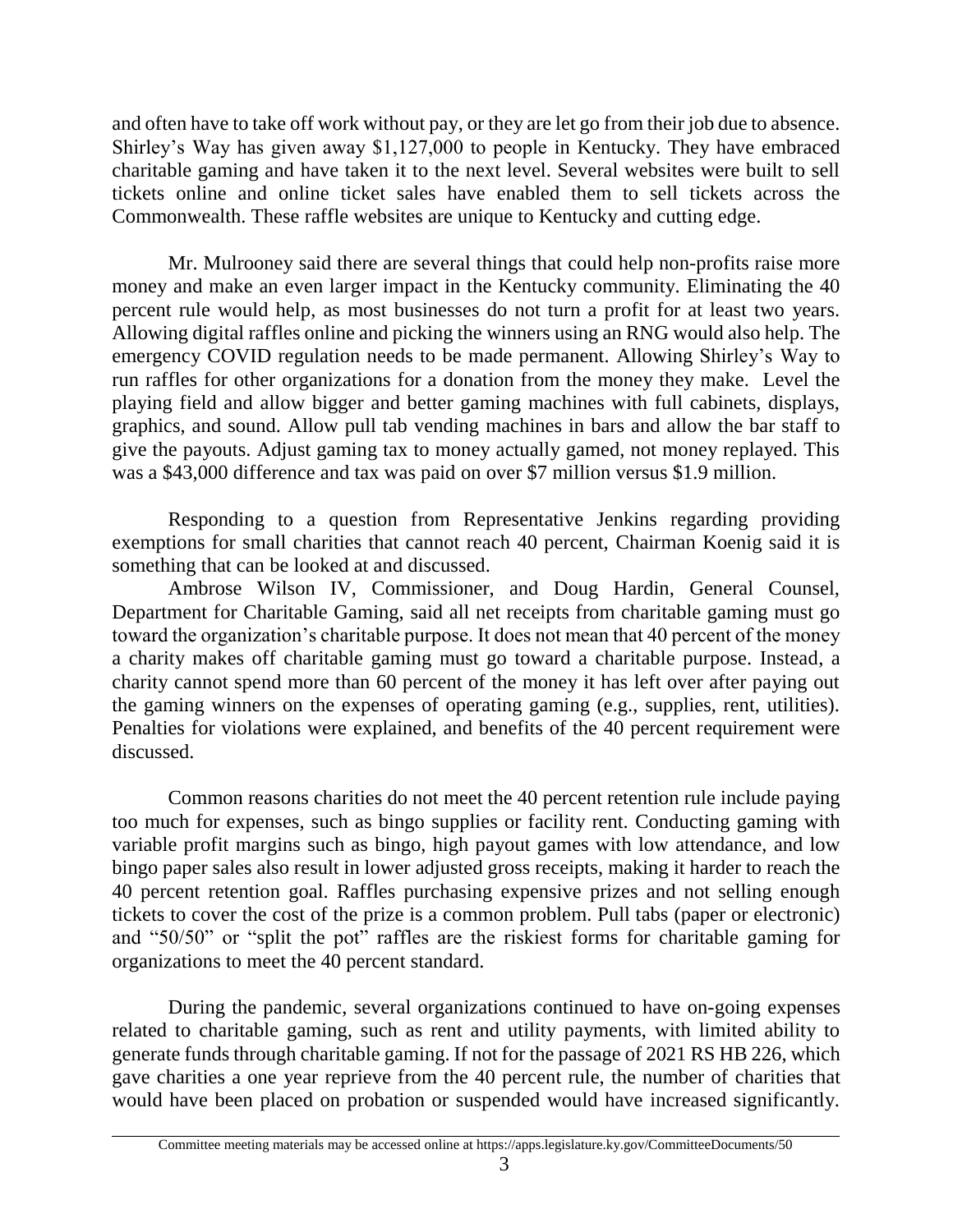Eleven licensed charitable gaming organizations had a retention percentage less than 40 percent, and three had retention percentage under 25 percent, which would result in a oneyear suspension. The combined retention percentage of all licensed charitable organizations was 73.69 percent, which is up from the previous three-year average of about 63.2 percent.

Representative Burch asked if the 40 percent requirement was averaged over the quarters of the year. Mr. Hardin said the 40 percent figure is based on the entire calendar year.

## **2021 RS HB 304 AN ACT relating to fees for dieticians and nutritionists**

State Representative John Blanton said inflation has overcome the fees for dieticians and nutritionists in Kentucky. He said an increase in fees is needed. Lora Parks, Chair, and Ann Simmons, Secretary, Kentucky Board of Licensing and Certification for Dieticians and Nutritionists, explained that the Board is just breaking even each year, not including travel expenditures. Ms. Parks said that a modest fee increase from \$50 – \$75 would solve the problems. She said the board is very conservative, but a cushion is needed for some legal issues on the horizon, such as regulation changes. Ms. Simmons said the fees have not been increased in 33 years since 1988.

Representative Blanton said this bill provides latitude to make fee adjustments in the future. Chairman Koenig would like the Board to send him the budget and details for the last few years, and he also recommended putting fee increases in administrative regulations instead of statute. Senator Higdon said administrative regulation is the best avenue for fee increases.

## **Unregulated Med Spas**

Julie Campbell, Administrator, Board of Cosmetology, and Leanne Diakov, General Counsel, Kentucky Board of Medical Licensure, joined the committee via Zoom link. Ms. Campbell testified that Kentucky has no oversight on dangerous procedures in the everchanging world of cosmetic medicine. Currently, there is no regulatory framework for training for invasive laser work, Botox, fillers, and other injectables. This is extremely dangerous for safety and infection control. Medical training is needed for unregulated medical spas to provide protection and oversight for the public.

Ms. Diakov said she supports Ms. Campbell's testimony and restated the need for concise statutory language applicable to all medical spas in Kentucky. There are different requirements for the same medical procedures for doctors, nurses, and estheticians, which leads to more confusion.